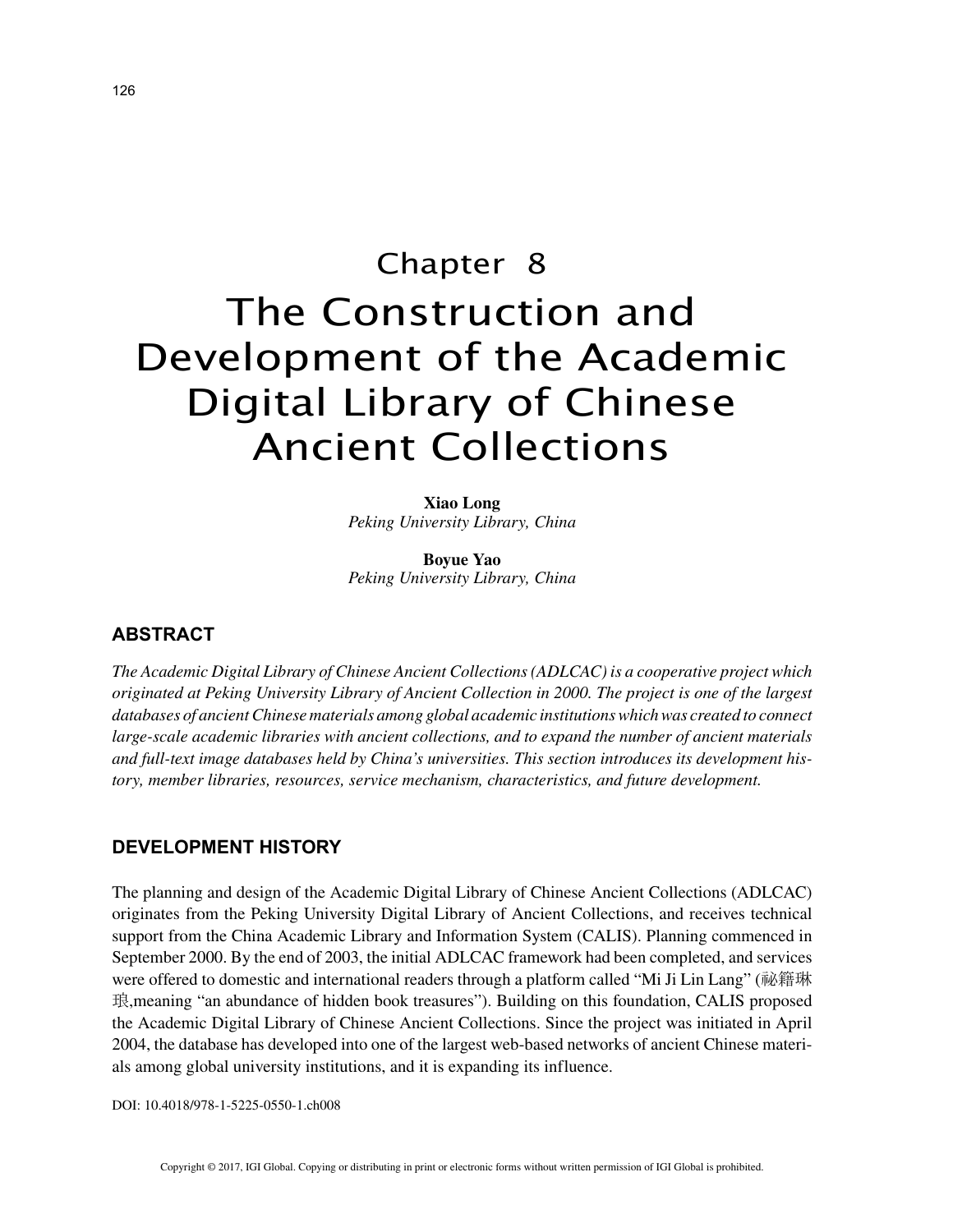# **The First Development Phase of the ADLCAC**

The academic library system has the largest collection of ancient Chinese materials outside of China's public library system. Academic libraries are on the frontlines of service for academic teaching and research, and managing this collection and providing access to the ancient materials is an important part of their work. In the age of the Internet, many academic libraries are faced with the urgent task of digitizing and uploading ancient classic Chinese texts, and sharing these resources with other Chinese academic libraries.

Based on these considerations, in early 2004 the Peking University Library, together with the Nanjing University Library, the Beijing Normal University Library, and the Sichuan University Library, developed a plan to establish a digital library that would make their ancient Chinese materials accessible to multiple academic libraries. The project was called the "Academic Digital Library of Chinese Ancient Collections (ADLCAC)." This proposal received strong support from CALIS, and in June 2004, a digital library was approved as a first-level funded project on special databases, becoming a key project in CALIS' Tenth Five-Year Plan (CALIS Phase II). The first phase of the ADLCAC project ran from June 2004 to September  $20<sup>th</sup>$ , 2006. A review of the work summarized the results after two years of hard work by all members as follows (Yao & Shen, 2007):

- 1. The first inter-university database of ancient Chinese collections was created, and the four participating libraries submitted 202,449 ancient materials metadata records, 5,467 book sample photographs and full-text images, and more than 10,000 electronic books.
- 2. Metadata standards and a shared, web-based union cataloging system for ancient materials was designed based on metadata standards. The design of the technical system was found to be reasonable, practical, and efficient. Using this cataloging system, all four participating libraries completed computerized retrospective cataloging of their ancient collections within two years of implementation.
- 3. An effective retrieval system called "Xue Yuan Ji Gu" (学苑汲古,meaning "academic ancient collections"), which used specific characteristics of the ancient materials and accommodated multiple search methods, was developed.
- 4. A set of digitization standards was devised for ancient materials, including metadata, cataloging, processing, and digitizing criteria.

After passing the quality evaluation, and being officially opened for public use, the ADLCAC received generally positive feedback from the public, and also attracted attention from domestic and international academic libraries. A number of academic libraries expressed a strong desire to join the project, and three additional member libraries were accepted: the East China Normal University Library, the Jilin University Library, and the Chinese University of Hong Kong Library. By the end of September 2010, all seven member libraries had submitted data to the ADLCAC, for a total of 310,000 ancient materials metadata records, 26,000 book sample page photographs and full-text images, and 10,000 volumes of electronic books.